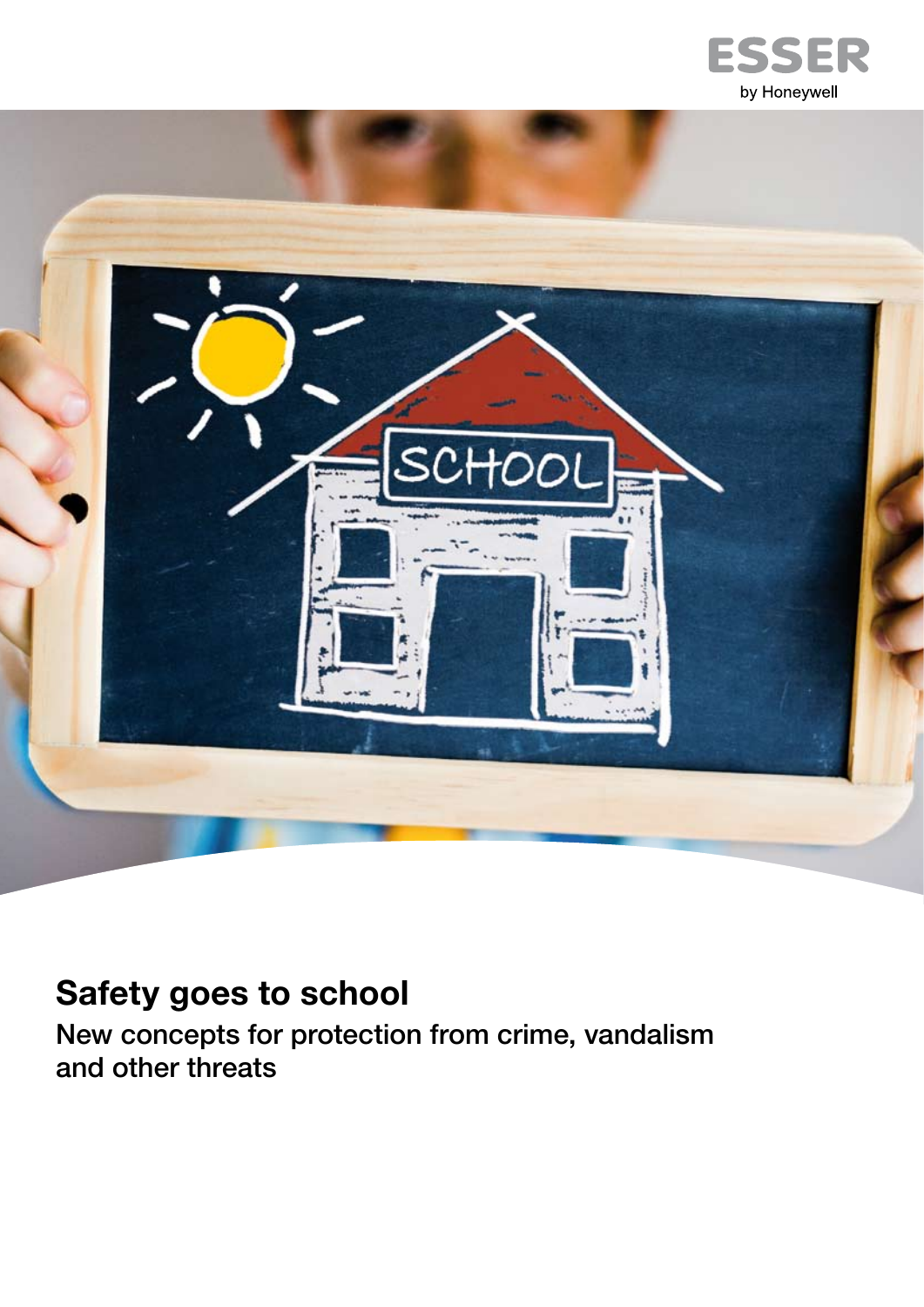

## **Prevention strategies for educational facilities**

**Inform selectively, evacuate safely** 

Educational institutions like schools, colleges, universities and also public buildings are subject to higher security risks because of various threat scenarios. These range from vandalism and arson to serious acts of violence. Since events of this kind have been occurring more and more frequently worldwide over the last years, safety in schools and public buildings is one of the main topics in the media. Initial approaches in the form of emergency plans and rules of conduct during emergencies are already available. They are complemented by individual technical security concepts which take all potential risk factors into consideration.

If necessary, they facilitate instant alarm activation, an immediate notification of those responsible and a targeted evacuation. Moreover, such concepts for violence protection need to be feasible both financially and organizationally.

ESSER offers technical solutions for violence protection customized to each type of building. These solutions take the respective premises and their requirements into consideration thereby creating a safe and secure environment.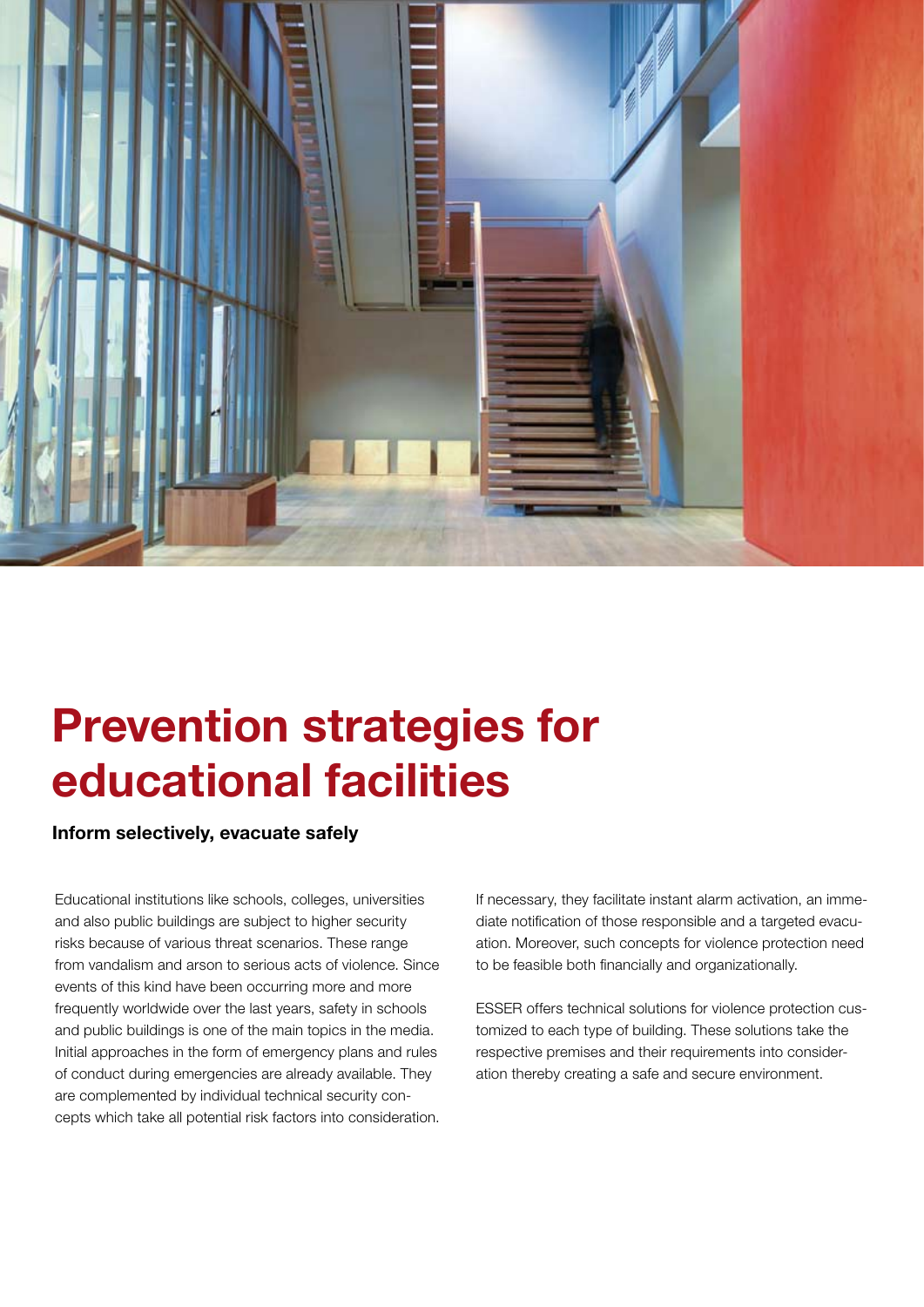# **Hazards, goals, solutions**

### **Individual protection from threat scenarios**

Educational facilities are confronted with various types of criminal offenses. The frequency and intensity of such actions are dependent on the type of school, the general social framework, the geographical area and other environmental aspects. The respective protective goals and their degree of urgency have to be decided individually when

Arson

planning the security concept. The highest priority is always the protection of human lives and material assets. Additional goals are the upkeep of normal school operation and the conveyance of feelings of security. These objectives are achieved by the individual integration of security systems.

#### **Safety risks/Crime in schools**













Assault

Rampage

Vandalism

Theft



Protection of people and property



Upkeep of normal school operation



Prevention



Preservation of evidence



systems

Fire detection Voice alarm CCTV





Intruder alarm systems



Access control systems



Escape route systems

Hazard management





**Solutions for schools**

Step 1: Consultation Step 2: Analysis and planning Step 3: Implementation





**Technical solutions**



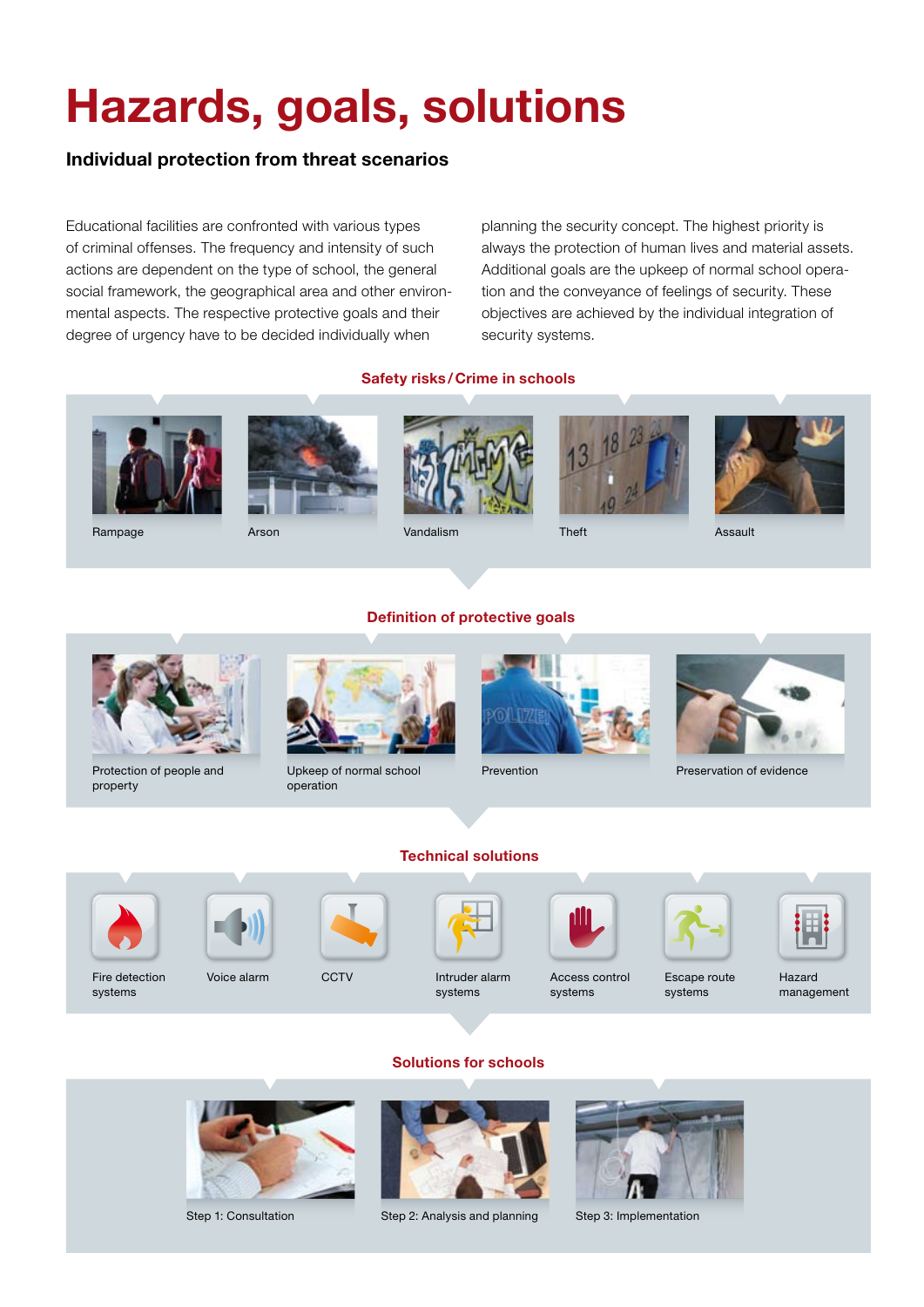# **When every second counts**

Time is a decisive factor in emergencies, especially for example during a rampage or fire. Different solutions featuring instant alarm activation and safe evacuation can be realized depending on the respective requirements and budgets: from speech alarm via the smoke detectors to an optional direct live

announcement via a professional voice alarm system. The basis for individual security concepts is the fire detection system as the central control unit plus wireless IQ8 manual call points for instant alarm release.



### **Basic concept: alarm via the fire**

If an alarm is activated via one of the installed manual call points, the ESSER IQ8Quad multiple criteria detectors facilitate event-related alarms in addition to fire detection. They unite optical and acoustic signal alarms by sounds and/ or voice output functions. Thus they provide effective support during the evacuation: all persons in the building are first alerted by the standardized alarm signal which is then followed by clear instructions adjusted to the respective situation. Based on certain events (e.g. fire alarm),



### **The extended solution: professio**

The integration of the voice alarm system into the fire alarm system enables the targeted alerting of persons at risk in different areas of the building. The voice alarm system is automatically activated when a manual call point is triggered and the preprogrammed evacuation procedure is initiated. The system first transmits a caution signal followed by a voice announcement that is stored in digital form. This announcement is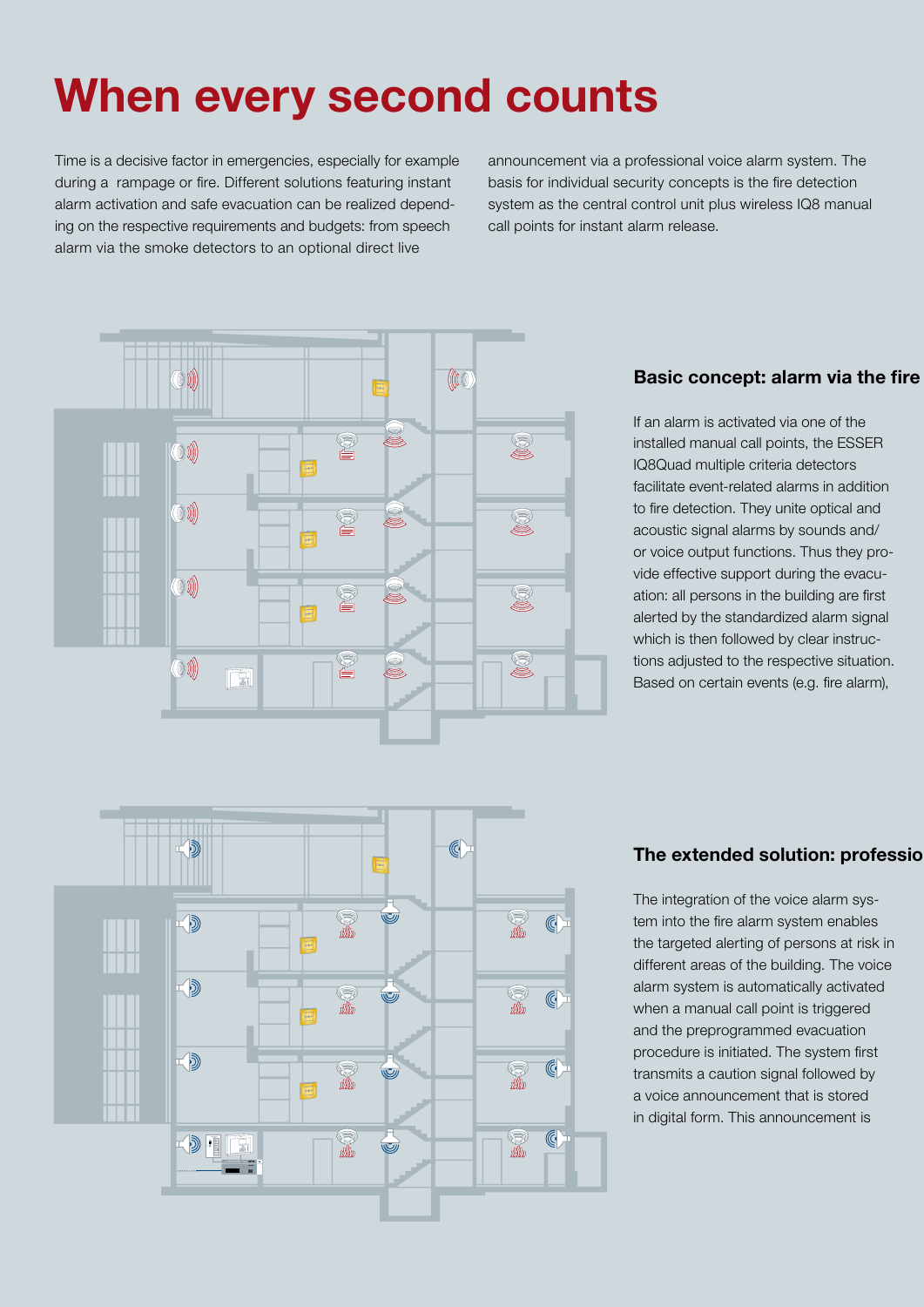

IQ8Quad: multiple criteria detectors with optional speech alarm



Wireless call points: for instant alarm release

IQ8Alarm: alarm devices with up to 20 signal tones, e.g. the common DIN tone, optical flasher and voice alarm





FlexES: the next-generation control panel

### detectors

messages can be sent throughout the entire building or only selected areas. This not only results in an enormous degree of flexibility but also allows for a temporarily structured and targeted evacuation. Depending on the design of the object, a voice-controlled alarm via IQ8Quad fire detectors and/or IQ8Alarm devices forms a simple and efficient alternative to a more cost-intensive voice alarm system. If required, it is also possible to use the wireless detectors which allow for a flexible positioning pattern

throughout the building as well as easy expansion of the system at a later point in time. This budget-oriented basic concept uses minimal resources to ensure a quick and discreet transmission of security-relevant information to all persons concerned. It can be expanded whenever necessary.

#### **The extended solution: professional voice alarm**

transmitted on both the building level in which the alarm was activated as well as on those levels directly above and below. Depending on the event (test alarm, fire alarm), the targeted instructions are activated via the fire alarm control panel interfaces in the building area concerned. It is also possible to issue targeted and situation-related direct live announcements via loudspeakers in the halls and individual classrooms.

These systems are also suitable for information announcements during daily school operation.

Depending on the emergency plan, the budget and individual requirements, this extended modular solution links different concepts and integrates additional disciplines.

Digital communication unit and speaker: for transmission of evacuation announcements in hallways and classrooms



VARIODYN® D1: Voice alarm system for public address, alarms and evacuation

With both concepts, additional alarm scenarios are available on request in order to limit misusage, such as an automatic call to an emergency communications dispatch center or the direct forwarding of an emergency call to the police and the fire department. For alarm verification, a video camera can be installed near the manual call points, for example.